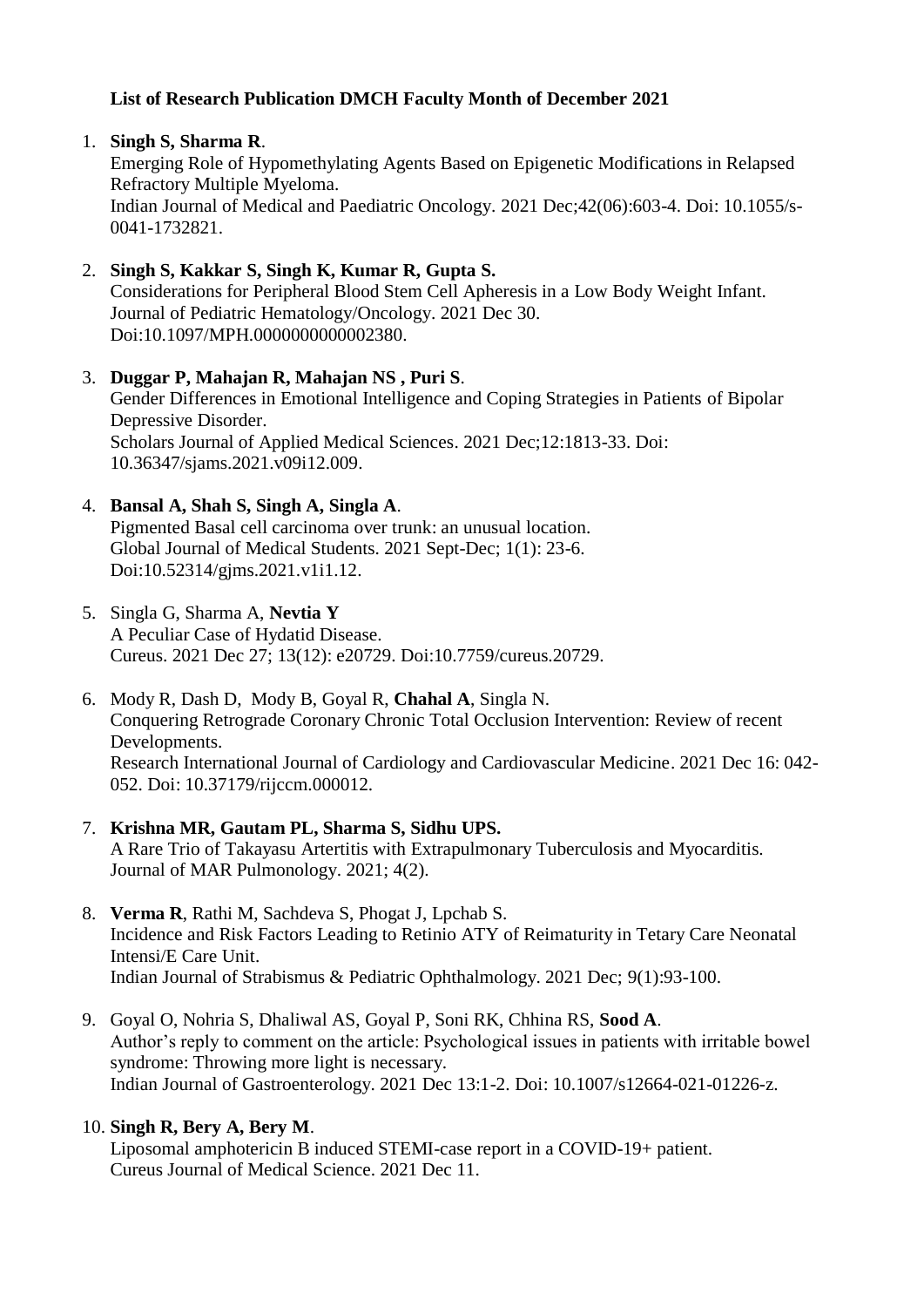#### 11. **Kumar A, Tandon R, Mohan B, Jain NP**.

Intracardiac Thrombus in Community-Acquired Klebsiella pneumonia – An Unprecedented Complication. Journal of the Indian Academy of Echocardiography & Cardiovascular Imaging. 2021 Dec 9. Doi: 10.4103/jiae.jiae 46 21.

- 12. Mody R, Dash D, Mody B, Goyal R, **Chahal A**. Tips and Tricks for PCI of Chronic Total Occlusions–A Review. Research International Journal of Cardiology and Cardiovascular Medicine. 2021 Dec; 2(1): 031-041. Doi: 10.37179/rijccm.000011.
- 13. Gupta M , Gupta VK, Kaur N, Hari PK, Gupta V , **Goyal K** , Goyal H. Comparative Study Analyzing Prevalence of Anxiety among Different Professions Using GAD-7 Scale during COVID-19 Pandemic in India. SAS Journal of Medicine. 2021 Dec;7(12):649-61. Doi: 10.36347/sasjm.2021.v07i12.004.
- 14. Kumar V, Kumar R, Kumar M, **Wander GS, Gupta V**, Sahani A. Recent advances in low-cost, portable automated resuscitator systems to fight COVID-19. Health and Technology. 2021 Dec 2:1-1. Doi.10.1007/s12553-021-00629-4.
- 15. Mody R, Dash D, Mody B, Goyal R, **Chahal A**, Singla N. Double Barreled Graft (Chimney) As A Strategy to Preserve Supraortic Branches in Contained Ruptured Thoracic Aneurysm-Thoraco Endovascular Aortic Aneurysmal Repair A Case Report. Journal of Cardiology and Cardiovascular Research. 2021;2(3):1-9. Doi: 10.37191/Mapsci-JCCR-2(3)-042.
- 16. Verma I, Chugh C, Sood D, **Soni R K**. Perinatal outcome in pregnancies associated with hypertension: A prospective cohort study in a rural tertiary care teaching hospital of North India. Indian Journal of Community Medicine 2021 Oct-Dec; 46(4): 651-6. Doi: 10.4103/ijcm.IJCM\_6\_21

17. Divatia JV, Mehta Y, Govil D, Zirpe K, Amin PR, Ramakrishnan N, Kapadia FN, Sircar M, Sahu S, Bhattacharya PK, Myatra SN, Samavedam S, Dixit S, Pande RK, Mehta SN, Venkataraman R, Bajan K, Kumar V, Harne R, Thakur L, Rathod D, Sathe P, Gurav S, D'Silva C, Pasha SA, Todi SK, **Sharma S, Paul G**, Srinivas N, Aluru N. Intensive Care in India in 2018-2019: The Second Indian Intensive Care Case Mix and Practice Patterns Study. Indian J Critical Care Medicine. 2021 Oct; 25(10):1093-1107. Doi: 10.5005/jp-journals-10071- 23965.

### 18. **Singh S, Jain K, Sharma R, Singh J, Paul D**.

Epigenetic Modifications in Myeloma: Focused Review of Current Data and Potential Therapeutic Applications. Indian Journal of Medical and Paediatric Oncology. 2021 Oct;42(05):395-405. Doi: 10.1055/s-0041-1732861.

### 19. **Sahni SS, Kakkar S, Kumar R, Goraya JS.**

Osteomalacic Myopathy in Children and Adolescents with Vitamin-D Deficiency. Neurology India. 2021 Nov-Dec; 69(6): 1650-1654. Doi: 10.4103/0028-3886.333492.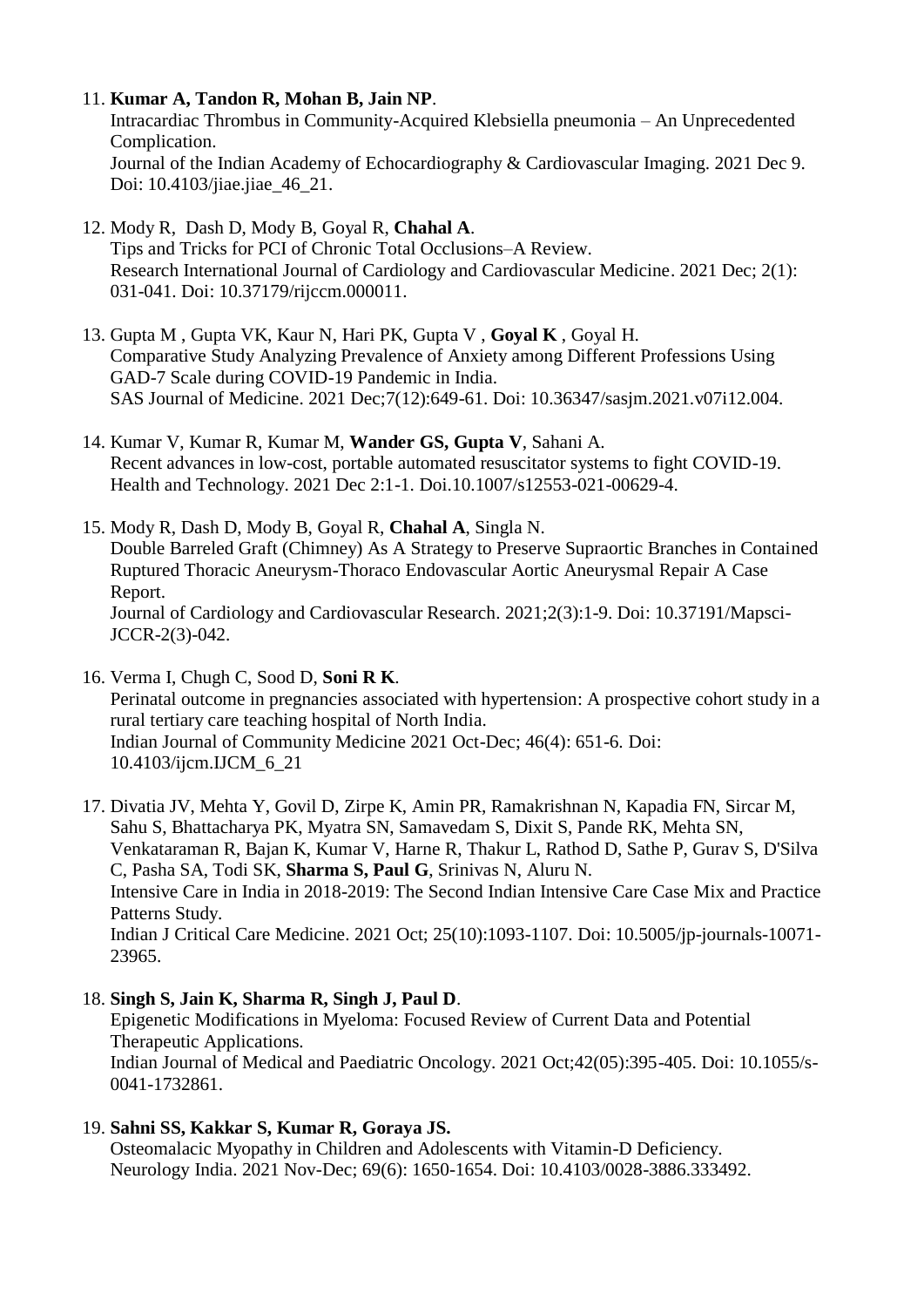# 20. **Sandhu J, Garg S, Gupta S, Garg B.**

A generalized, pruritic, papulo-vesicular eruption in an infant: An uncommon presentation of Gianotti Crosti Syndrome. Journal of Pakistan Association of Dermatologists. 2021 Oct-Dec; 31(4):720-4.

# 21. **Sandhu J, Singh A, Gupta S, Garg B**.

A wart or SCC? A case study and literature review of clinico-dermoscopic presentation in squamous cell carcinoma (SCC). Journal of Pakistan Association of Dermatologists. 2021 Oct-Dec; 31(4):757-62.

22. Sharma YP, **Batta A**, Makkar K, Hatwal J, A Gawalkar A, Kaur N, Malhi TS, Kasinadhuni G, Gupta H, Panda P, Barwad P. Angiographic profile and outcomes in persistent non-valvular atrial fibrillation: A study from tertiary care center in North India. Indian Heart Journal. 2021 Dec 24:S0019-4832(21)00461-2. doi: 10.1016/j.ihj.2021.12.010.

# 23. Dandona L, **Singh G**.

Challenges in estimating the burden of neurological disorders across Indian states - Authors' reply.

India State-Level Disease Burden Initiative Neurological Disorders Collaborators. Lancet Glob Health. 2021 Nov;9(11):e1504. doi: 10.1016/S2214-109X(21)00412-5

24. Degenhardt F, Mayr G, Wendorff M, Boucher G, Ellinghaus E, Ellinghaus D, ElAbd H, Rosati E, Hübenthal M, Juzenas S, Abedian S, Vahedi H, Thelma BK, Yang SK, Ye BD, Cheon JH, Datta LW, Daryani NE, Ellul P, Esaki M, Fuyuno Y, McGovern DPB, Haritunians T, Hong M, Juyal G, Jung ES, Kubo M, Kugathasan S, Lenz TL, Leslie S, Malekzadeh R, **Midha V**, Motyer A, Ng SC, Okou DT, Raychaudhuri S, Schembri J, Schreiber S, Song K, **Sood A**, Takahashi A, Torres EA, Umeno J, Alizadeh BZ, Weersma RK, Wong SH, Yamazaki K, Karlsen TH, Rioux JD, Brant SR; MAAIS Recruitment Center, Franke A; International IBD Genetics Consortium.

Transethnic analysis of the human leukocyte antigen region for ulcerative colitis reveals not only shared but also ethnicity-specific disease associations.

Human Molecular Genetics. 2021 Apr 27;30(5):356-369. Doi: 10.1093/hmg/ddab017.

25. Puri G, **Singh VP**, Naura AS.

COVID-19 Severity: Lung-Heart Interplay. Current Cardiology Reviews. 2021 Oct-Dec;17(4):e230421189016. Doi: 10.2174/1573403X16999201210200614.

# 26. **Goyal O, Nohria S, Dhaliwal AS, Goyal P, Soni RK,** Chhina RS**, Sood A**.

Prevalence, overlap, and risk factors for Rome IV functional gastrointestinal disorders among college students in northern India. Indian Journal of Gastroenterology. 2021 Apr; 40(2): 144-153. Doi: 10.1007/s12664-020- 01106-y.

27. Im GY, Mellinger JL, Winters A, Aby ES, Lominadze Z, Rice J, Lucey MR, Arab JP, Goel A, Jophlin LL, Sherman CB, Parker R, Chen PH, Devuni D, **Sidhu S**, Dunn W, Szabo G, Singal AK, Shah VH.

Provider Attitudes and Practices for Alcohol Screening, Treatment, and Education in Patients With Liver Disease: A Survey From the American Association for the Study of Liver Diseases Alcohol-Associated Liver Disease Special Interest Group.